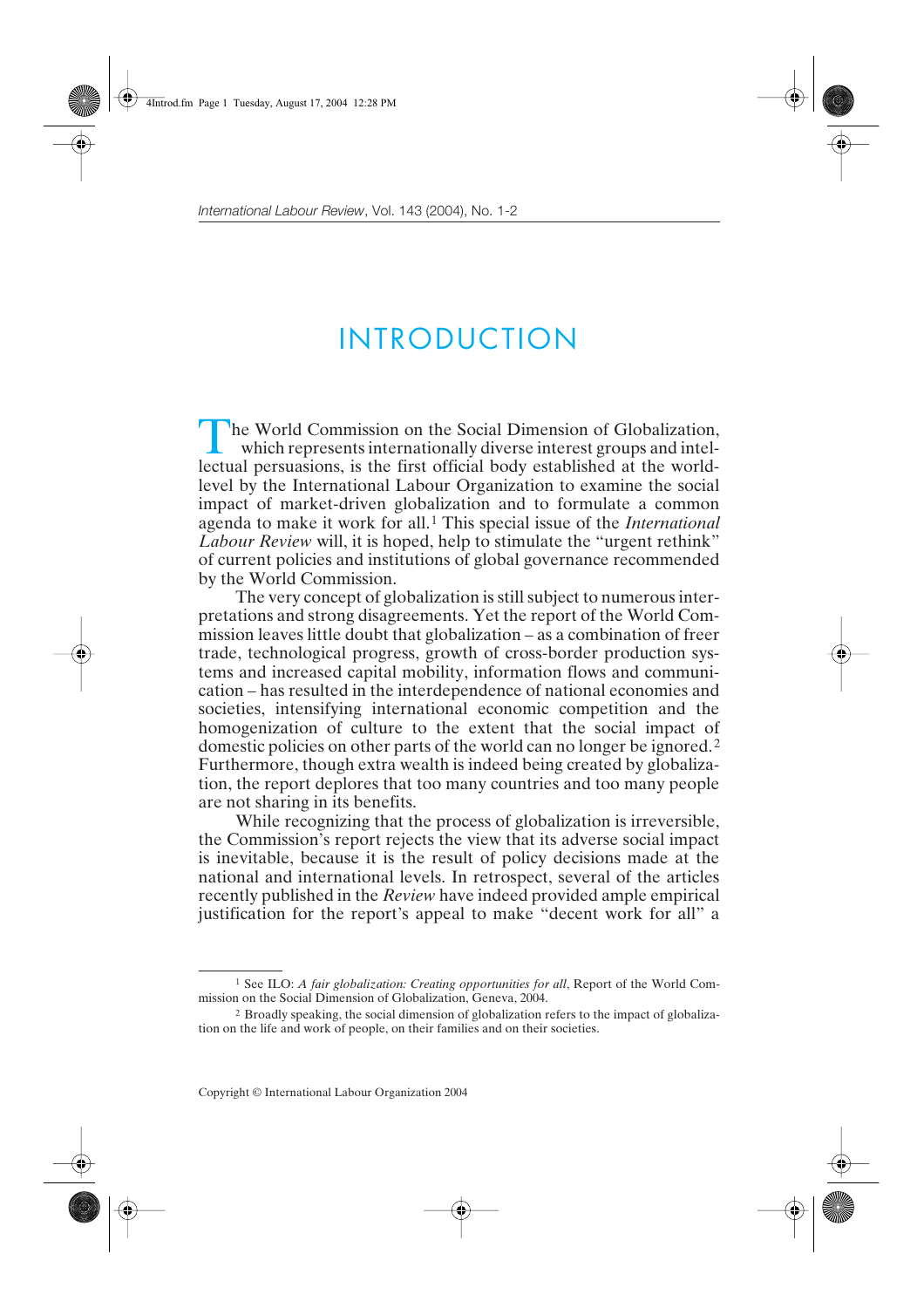global goal in the context of the unstoppable phenomenon of globalization. For instance, no evidence has been found to support the hypothesis that foreign investors favour countries with lower labour standards.3 Similarly unfounded, either theoretically or empirically, is the belief that the growth of trade between industrialized and developing countries has led to a deterioration of employment and wage levels (used as a proxy for labour standards) or had an adverse impact on poverty.4 On the contrary, the empirical evidence suggests, first, that conditions of work and employment improve with economic growth and trade liberalization and, second, that countries with low labour standards do not necessarily enjoy superior export performance or attract more FDI.5 Lastly, the adoption of the goal of "decent work for all" in the global agenda is made all the more appealing by the empirical finding that the pursuit of decent work can indeed contribute both to human development and to economic growth.<sup>6</sup>

Against this background, the aim of this special issue of the *Review* – based on a selection of the technical background papers prepared in support of the World Commission's work – is to provide in-depth theoretical and empirical analysis of a set of critical issues touched upon by the Commission's report. Specifically, the six articles in this special issue examine the changing structure of world trade and its theoretical and policy implications, and the effects of globalization from the perspectives of informal employment, gender-specific patterns of inclusion/exclusion, perceptions of social inequality, and the concept of inclusive development and its relationship to decent work. While the issue logically opens with an article which reviews the large body of literature on globalization, the last article – the only one not drawn from the background papers prepared for the World Commission – provides a legal perspective on the relationship between decent work and globalization.

The opening article, by *Bernhard G. Gunter* and *Rolph van der Hoeven*, is a fascinating review of hundreds of articles and books. It

<sup>3</sup> See David Kucera: "Core labour standards and foreign direct investment", in *International Labour Review* (Geneva), Vol. 141 (2002), No. 1-2, pp. 31-69; and Matthias Busse and Sebastian Braun: "Trade and investment effects of forced labour: An empirical assessment", in *International Labour Review* (Geneva), Vol. 142 (2003), No. 1, pp. 49-71.

<sup>4</sup> See Ajit Ghose: "Trade liberalization, employment and global inequality", in *International Labour Review* (Geneva), Vol. 139 (2000), No. 3, pp. 281-305; and L. Alan Winters, Neil McCulloch and Andrew McKay: "Trade liberalization and poverty: The evidence so far", in *Journal of Economic Literature* (Nashville, TN), Vol. 42 (2004), No. 1 (Mar.), pp. 72-115.

<sup>5</sup> See Robert I. Flanagan and William B. Gould IV (eds.): *International labour standards: Globalization, trade and public policy*, Stanford, CA, Stanford University Press, 2003, p. 4.

<sup>6</sup> See Iftikhar Ahmed: "Decent work and human development", in *International Labour Review* (Geneva), Vol. 142 (2003), No. 2, pp. 263-271.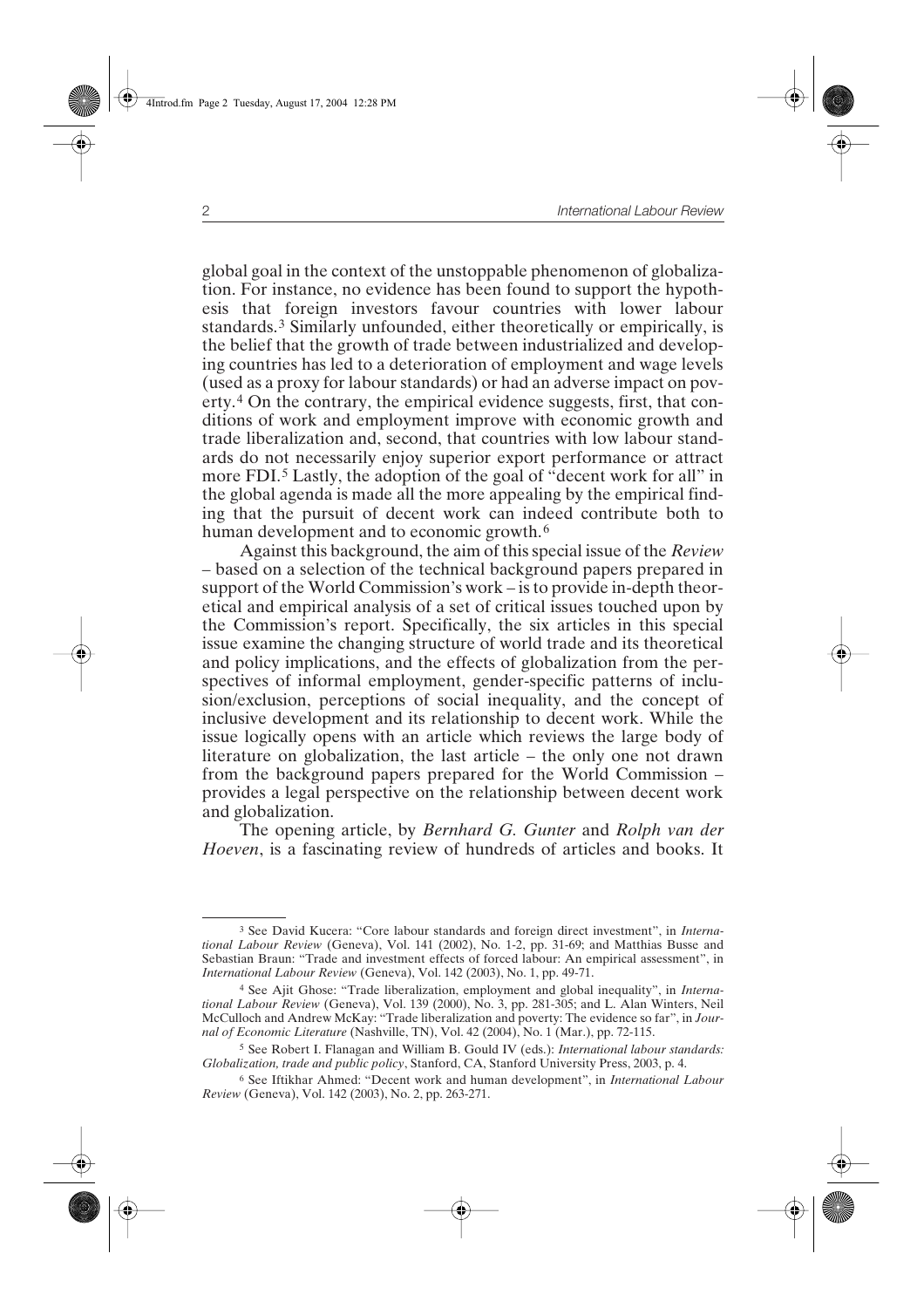offers an insightful balance sheet on the social dimension of globalization, while clearly identifying areas of controversy and of consensus among researchers. Controversy exists on the impact of globalization on child labour, gender equality and migration, but there is consensus that, overall, globalization has brought more benefits than costs – although it has worsened socio-economic inequalities both within and between countries and increased economic and political insecurity (even for those who have benefited financially). The authors' meticulous literature survey also helps to identify key national and international policy responses to globalization that are contributing to making it a fairer and socially more sustainable process for all.

The second article, by *William Milberg*, broadens the debate on the social implications of the trade dimension of globalization – from its widely discussed quantitative aspects to its relatively unrecognized qualitative aspects. Indeed, though globalization is no doubt spearheaded by the unprecedented expansion in the volume of international trade, it has also been accompanied by a change in the structure of world trade. Specifically, this refers to the increase in intermediate goods trade resulting from the break-up of production processes into different parts and their (re)location in different countries. As a result, policies for building the economic and political institutions to promote industrial upgrading and higher labour standards are no doubt correctly argued to be important. More dramatically, however, Milberg's findings challenge the validity of the age-old theory of comparative advantage when the structural changes in the composition of international trade are taken into account.

The next article, by *Malte Lübker*, is based on a survey of people's perceptions of inequality in 30 countries. It shows that public opinion worldwide tends to favour a "rethink" of current policies and institutions of global governance, which is consonant with the World Commission's proposed agenda for broad-based action to arrest the growth of inequality and reduce its extent. Indeed, the Commission's report, while conceding that the extent to which globalization is responsible for worsening inequality is open to question, concludes that income inequality has increased in some industrialized countries and in a large majority of developing and transition countries over the past few decades. The income gap between the richest and poorest countries has widened from 50-to-1 in the 1960s to more than 120-to-1 today. Accordingly, drawing on opinions collected from 26 "dialogues" between representatives of business, labour and civil society in 20 countries, the Commission's report calls for a fair and inclusive globalization which creates opportunities for all. In this connection, the report's emphasis on equality of opportunity, rather than equality of income, holds the promise of strong grass-roots support worldwide, as earlier research has found people from diverse cultural and socio-economic backgrounds to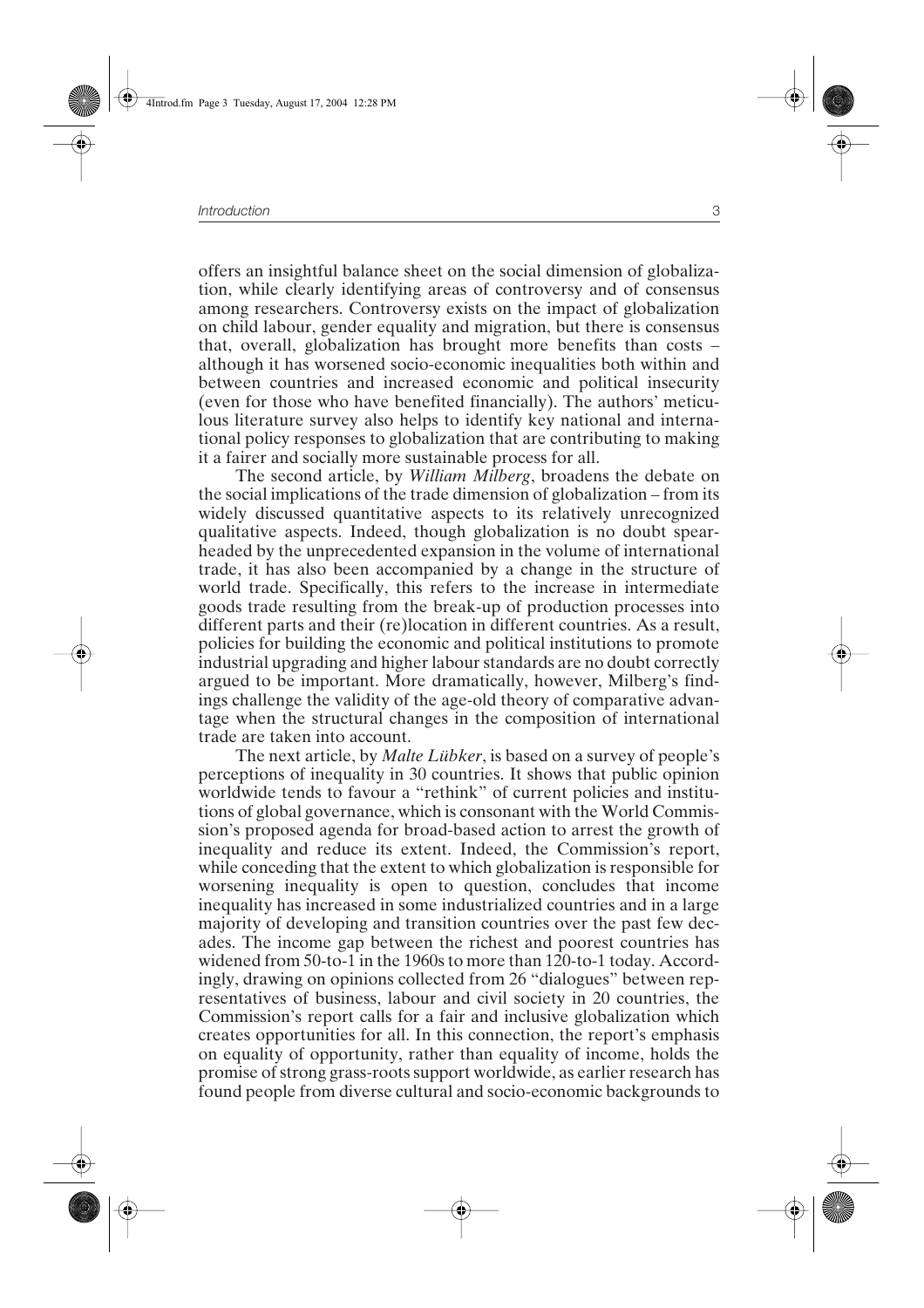favour policies which promote equality of opportunity as a means of achieving socio-economic equality.7

The next article, by *Marilyn Carr* and *Martha Chen*, analyses the complex relationships between globalization and social exclusion in a number of ways. *Firstly*, the article broadens the European interpretation of the concept of social exclusion – narrowly based on exclusion from (secure) employment – to focus on the nature of (often informal) employment opportunities associated with globalization in developing countries, including concerns relating to the inclusion of paid workers, barriers to inclusion of the self-employed in global production systems and forms of exclusion from domestic production systems. *Secondly*, the issue of social exclusion in relation to globalization is analysed from a broader perception of informal employment based on the characteristics of work (in terms of security, workers' benefits and social protection) rather than one narrowly focused on enterprise characteristics (such as size and adherence to regulatory requirements). *Thirdly*, the authors analyse exclusionary processes in the context of global value chains and export processing zones. Using this analytical framework, they conclude that the consequences of globalization in terms of social exclusion are not solely determined by exogenous market forces, but also by national and international policy options that can be revised.

In the next article, *Ignacy Sachs'* critical review of the evolution of development theories highlights the lack of a credible paradigm capable of addressing the twin social problems of mass unemployment/ underemployment and growing socio-economic inequality at a time of rapid globalization driven by unprecedented technological progress. In the circumstances, Sachs argues for acceptance of the employment elasticity of growth as an important policy variable in the pursuit of inclusive local development – ensuring people's equal access both to decent work and to social welfare programmes – which, in turn, is linked to the promotion of inclusive globalization.

This special issue of the *Review* closes with an article by *Jean-Michel Servais* who argues that labour law needs to adapt if it is to keep up with the changes brought about by globalization – particularly the reorganization of production, heightened labour market competition and the diversification of forms of work. The author's case for regulatory reform applies to national and international law and to statutory and negotiated/contractual forms of regulation.8 His approach is based

<sup>7</sup> For opinion surveys covering 13 countries across three developing regions and eastern Europe, see Deborah Levison, Joseph A. Ritter, Rosamund Stock and Richard Anker: "Distribution of income and job opportunities: Normative judgements from four continents", in *International Labour Review* (Geneva), Vol. 141, No. 4, pp. 385-411.

<sup>8</sup> On the related subject of codes of conduct adopted by multinationals, see Olivier Boiral: "The certification of corporate conduct: Issues and prospects", in *International Labour Review* (Geneva), Vol. 142 (2003), No.3, pp. 317-340.